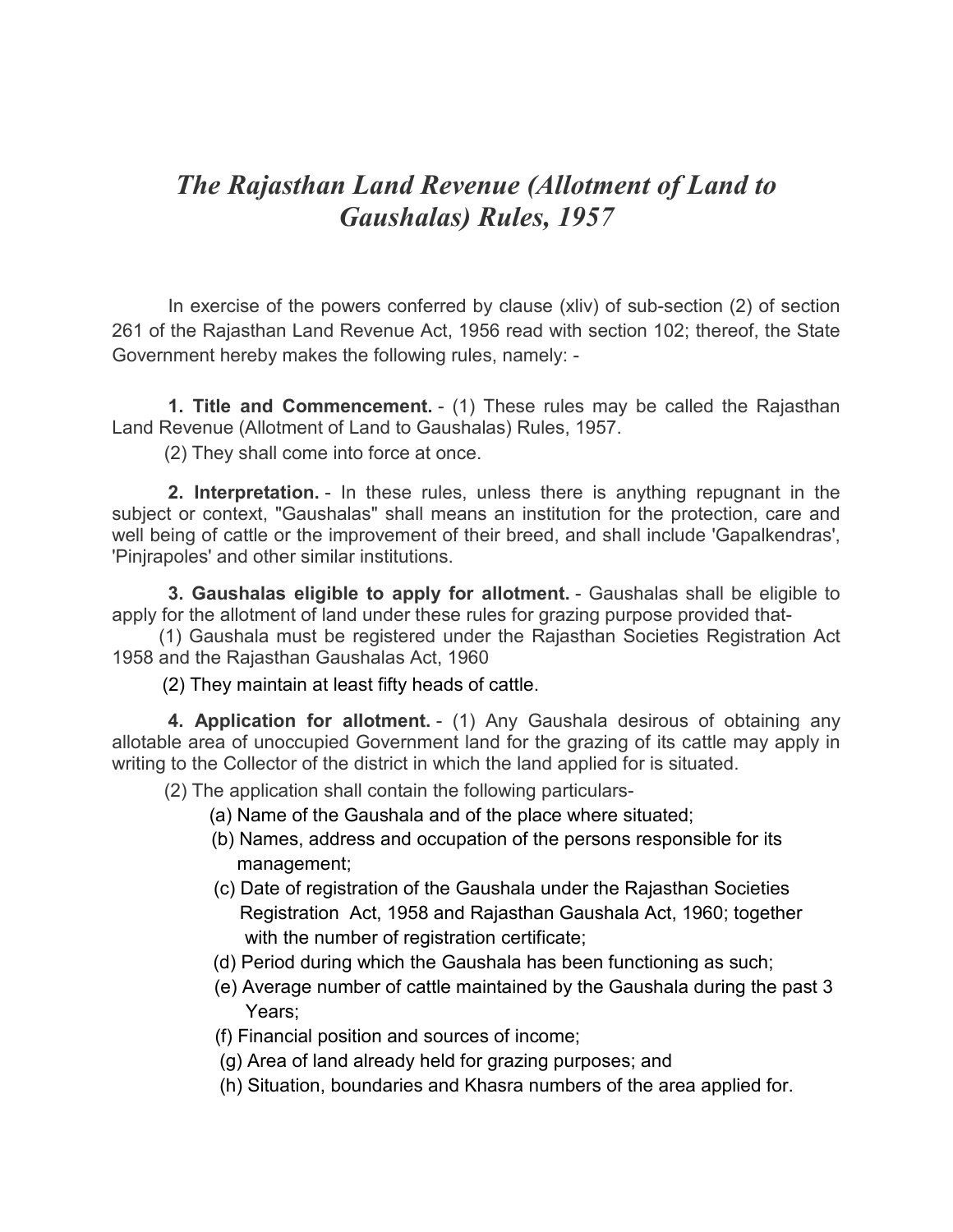**5. Enquiry by Collector.** - (1) On receipt of an application under rule 4, the Collector shall first satisfy himself, by such enquiry as he may deem fit, regarding the correctness of the particulars given in the application, and shall, thereafter, call for a report from the Tehsildar with regard to the area applied for, whether it is occupied or unoccupied, whether it is assessed or unassessed, and if assessed what the rent is, as well as its soil classification the current settlement.

(2) On receipt of the Tehsildar's report and after such further enquiry as he may deem fit to make, the Collector may either reject the application for reasons be recorded or accept the application. Before accepting the application, the Collector shall have due regard to the availability of land for the grazing of the village cattle and shall also see whether the land applied for is likely to be needed for the extension of the village abide or for any other development scheme.

**6. Lands that cannot be allotted.** - The following categories of land shall not be allotted under the rules.-

(i) *Deleted by notification dated 15.06.02* 

 (ii) Lands specified in section 16 of the Rajasthan Tenancy Act. 1955 with the exception of land mentioned in clause (iv) of that section; and

(iii) Lands reserved for village forests.

 Provided that if no suitable sawaichak land is not available for allotment to Gaushalas and sufficient land remains available for grazing cattle of the village, the Charagah land may be allotted under these rules.

7. **Extent of area to be allotted and sanctioning authority-** (1) The area to be allotted under these rules shall be at the rate of 10 square meter per cattle head for the use of cattle head for the use of cattle for sitting or standing purpose and one hectare per 100 cattle heads for providing facilities such as grazing, drinking water, production of fodder and collection of dung etc.:

Provided that the maximum land allotted under this rule shall not exceed 25 hec.

(2) All allotments under these rules shall be sanctioned by the Collector.

**8. Conditions of allotment.** - All allotments of land under these rules shall be subject to the following conditions:-

(1) The land shall be given on lease, and not on Khatedari or Gair- Khatedari rights.

(2) The rent to be charged shall be-

- (a) one fourth of the rent assessed at the current settlement if the land applied for is assessed: or
- (b) Rs. 160/- per hectare per annum if the land is unassessed.

(3) The lease shall be for a period of twenty years, or for so long as the lessee uses the area for the purpose of maintaining the cattle of the Gaushala, whichever is less, renewable at the end of twenty years for a further similar period on one half of the rent assessed in the current settlement if the land applied for is assessed or rupee 320 per hectare per annum if the land applied for is unassessed: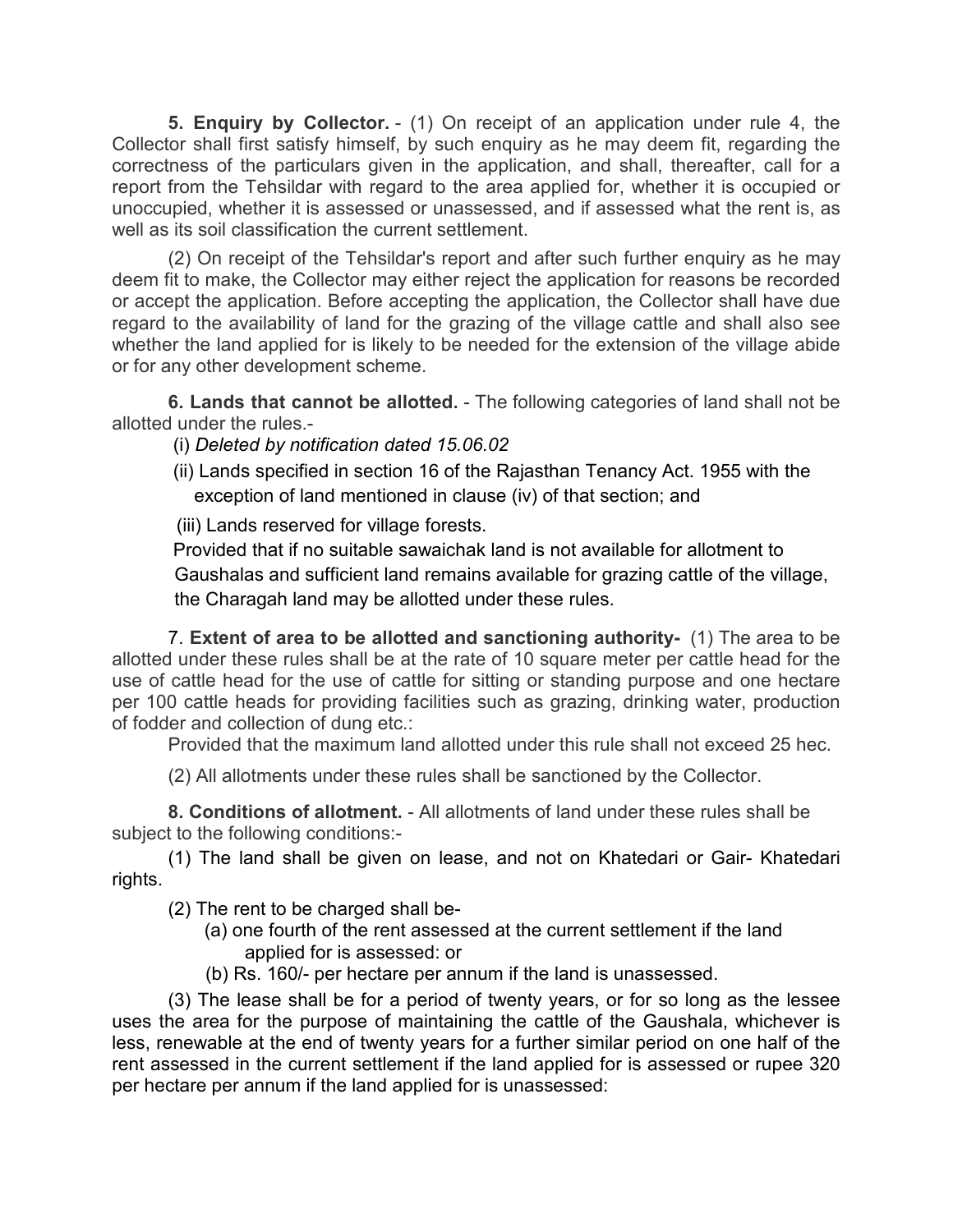Provided that the Collector may, after recording reasons, grant lease for period of of thirty years or for so long as the lessee uses the area for the purpose of maintaining the cattle of the Gaushala, whichever is less, with the prior permission of State Government.

(4) The lessee shall have no right to sell, lease or sublet any portion of the land to any person or body of persons without the previous sanction of the Government.

(5) The land shall be used only for the purpose of the grazing of the cattle maintained by the Gaushala and for growing such crops or trees as are required for the feeding of such cattle, e.g. Moth. Ganwar, Grass, Razka etc. subject to the condition that the fodder grown shall be used for the feeding of the Gaushala cattle only and shall not be sold in the market or to others.

(6) The Gaushala shall throughout the period of lease maintain the stipulated number of cattle at the rate of one cattle per bigha of land:

 Provided that in the event of a decrease in the stipulated number of cattle due to some infections disease or unforeseen calamity, the Collector may allow the lessee a period of six months within which to make up the deficiency.

(7) No permanent structure of buildings shall be erected on the land without, the previous sanction of the Divisional Commissioner; but cattle-sheds, go-down, storehouses for the storage of fodder, huts or houses for the labourers, or those connected with the upkeep of the Gaushala, tanks for the storage of water, water troughs and Bioagriculture, cow-products based on panchagavya, Gobar-gas plant, energy production from Gobar-gas, filling of cylinders from filtered Methane gas application, exhibition, and training centre for aforesaid activities and construction of centre for aforesaid activities and the like may be built. Such structures shall pass to the Government with the land.

(8) The lessee shall have no rights over the trees growing in the leased area and shall not cut any tree without the specific permission of the Collector, and such permission shall not be given unless it is shown that it is necessary for the proper use of land for grazing purposes.

(9) On failure to fulfill any of the terms and conditions of the lease, the lease shall be liable to cancellation and the land shall be taken back by the Government after one month's notice, and in the event of such resumption, the lessee shall not be entitled to any compensation for any structures etc. that he may have put up.

(10) The area allotted shall be covered with a fencing/boundary wall by the lessee.

(11) The lessee shall keep in the Gaushala pedigree bulls and cows equal to one-fourth of the total number of cattle in the Gaushala. The bulls will be used for covering the cows in the neighboring area on rates fixed by the Village Panchayat. The lessee shall also maintain infirm and invalid cows for care and protection to the extent of 25 per cent of the total cattle inmates of the Gaushala.

**9. Lease deed.** - A lease deed as per Appendix "A" shall be executed. The lease shall have five parts as detailed below:-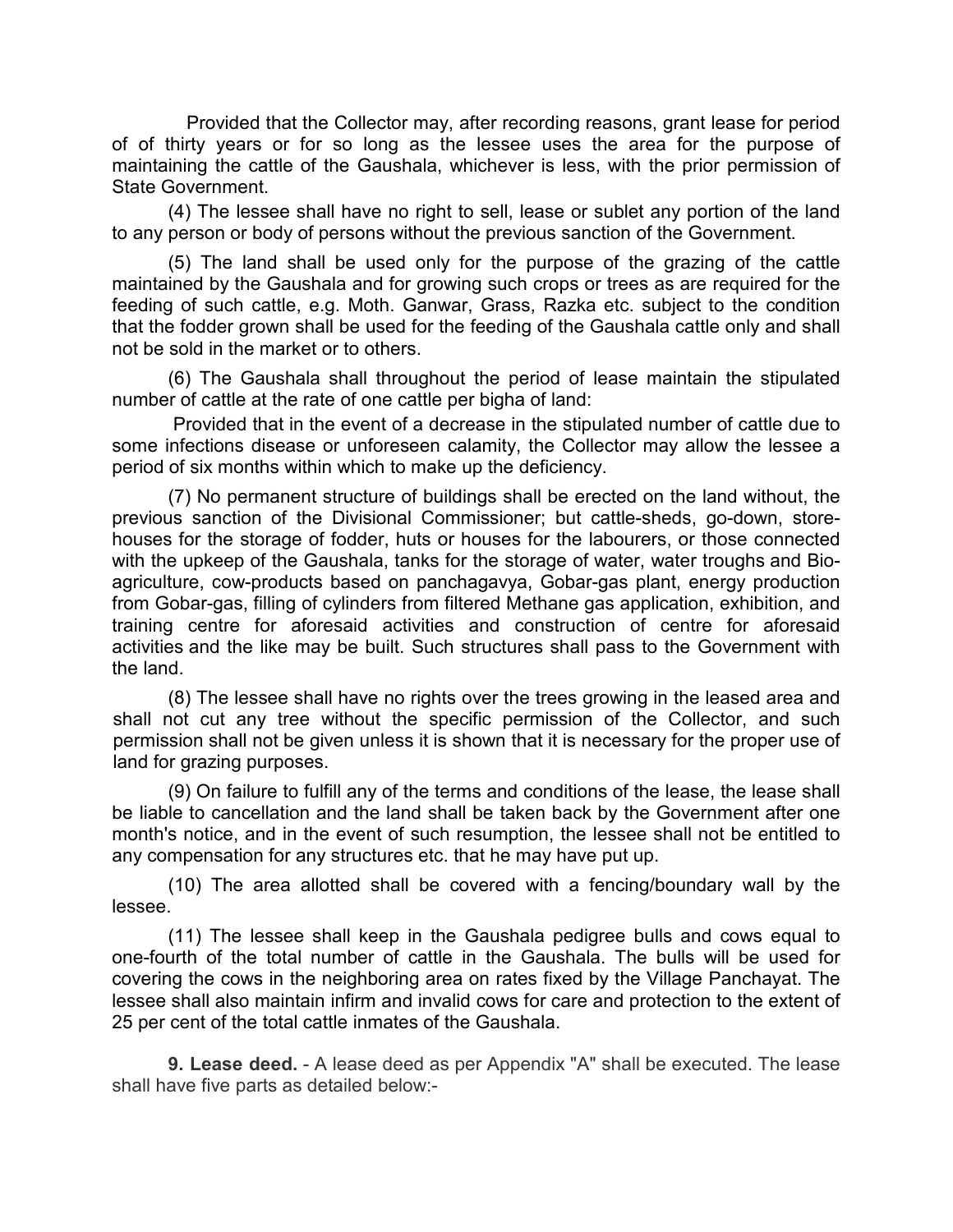Part I- Liberties, Powers and privileges to be exercised or enjoyed by the lessee.

Part II- Liberties, Powers and Privileges reserved by the lessor

Part III- Covenants of the lessee.

Part IV- Covenants of the lessor.

Part V- Covenants naturally agreed to by the lessor and the lessee.

**10. Entry in Khatauni.** - The land leased under these rules shall not be shown with the Muafi of Khatedari holdings but shall be shown separately as land leased to the Gaushala under these rules.

# **Appendix "A" Lease deed**

This indenture made this..........day of.............between the Government of Rajasthan hereinafter called the lessor on the one part and……… hereinafter called the lessee on the other part WITNESSETH that in consideration of the rest hereby reserved and of the covenants and agreements hereinafter contained on the part of the lessee to be paid, observed or performed, the State Government hereby grants and dismiss unto the lessee all that plot and parcel of land measuring approximately..........acres/bighas in village…….tehsil……. District…….and hereinafter more particularly described in Schedule A and shown in the plan attached herewith and coloured with liberties, powers and privileges to be exercised or enjoyed in connection therewith which are mentioned in Part I of these presents, reserving out of the demise unto the Government the liberties, powers and privileges mentioned in Part II of these presents. To hold the premises hereby granted and demised unto the lessee for the term of twenty/thirty years with effect from and the lessee hereby covenants with the Government as in Part III expressed and the Government hereby covenants with the lessee as in Part IV expressed and it is mutually agreed between the parties in Part V of these presents.

In witness whereof these presents have been executed in manner hereunder appearing the day and year first above written.

| Witness | $Sd$ -                                   |
|---------|------------------------------------------|
| Address | on behalf of the Government of Rajasthan |

[Collector]

**Lessor** Sd/..................

| Witness |  |
|---------|--|
| Address |  |

Lessee............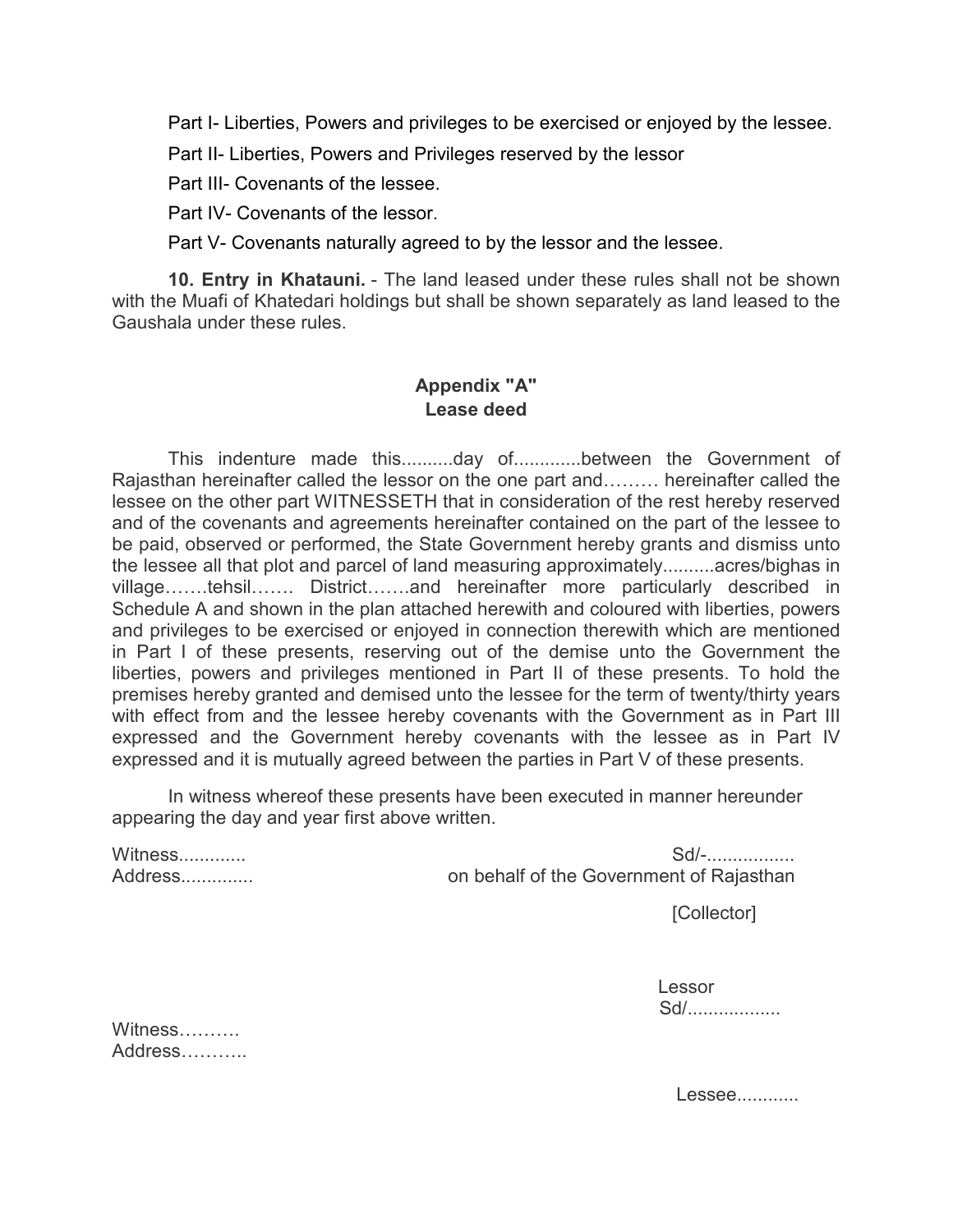#### **Part I- Liberties, Powers and privileges to be exercised or enjoyed by the lessee.**

1. The lessee is entitled to the quiet enjoyment of the land hereby leased for the entire period of lease without any let or hindrance from the lessor or his employee so long as the land is used for the grazing of the Gaushala cattle and the rent stipulated is paid to the lessor.

2. At the end of expiry of the period of this lease, the lessee at his option shall be entitled to a renewal for a further period of twenty/thirty years on the same terms except-

(i) as to the rate of rent which will be fixed at a rate to be determined by the Government, mid

(ii) the present clause of further renewal of the lease.

3. The lessee shall have liberty to construct cattle-sheds, go-downs or store-house for the storage of fodder etc. huts or houses for the labourers or those connected with the upkeep of the Gaushala or tanks for the storage of water and, water troughs and Bioagriculture, cow-products based on panchagavya, Gobar-gas plant, energy production from Gobar-gas, filling of cylinders from filtered Methane gas application, exhibition, and training centre for aforesaid for activities and construction of centre for aforesaid activities .

4. The lessee shall be entitled to bring a reasonable portion of the land under cultivation for growing Moth, Ganwar, Grass, Luncerene etc. for the use of the Gaushala cattle only provided these are not sold in the market or to others.

## **Part II-Liberties, Powers and Privileges reserved by the lessee.**

1. The lessor reserves the right for himself, his employees or nominees to enter upon the leased premises for the purpose of prospecting or exploitation of any mineral within or under the said lands and to work with and carry away the same.

2. The lessor shall have the right to resume and re-occupy any portion of the leased premises for the purpose of constructing, repairing or maintaining any railway, road, canal, reservoir, a telegraph or electric line or sub-station or any other work of a like nature, such powers of resumption and reoccupation to be exercised on behalf of the lessor by the Collector of the district or any officer or nominee authorised by him in this behalf.

3. The lessor shall have the power to terminate this lease at any time during the period of the lease, if the lessee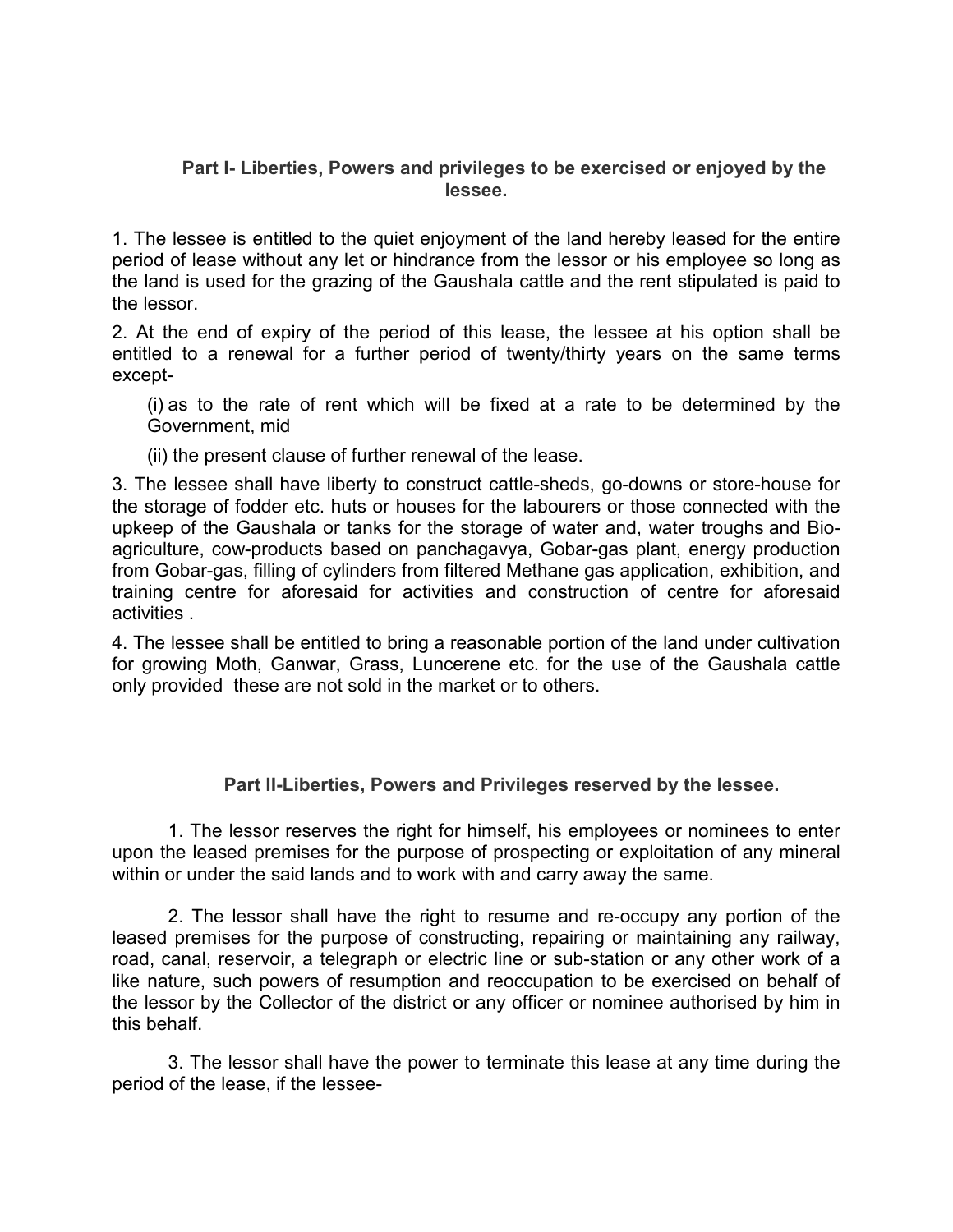(1) does not use the land hereby demised or any part thereof for the purpose for which it is leased, or

(2) sells, mortgages or in any way transfers any portion for the land to any other person or body of persons without the previous sanction of Government, or

(3) commits any breach of terms of this lease, or

(4) is guilty of gross negligence in complying with the legitimate directions of the Collector in relation to the upkeep or maintenance of the Gaushala, or

(5) fails to make amends or comply with the said directions within three months of referring notice of such non-user, breach or neglect from the Collector.

## **Part III-Covenants of the Lessee**

The lessee hereby covenants-

(1) To pay the rent of per year in advance during the said term of twenty/thirty years.

(2) Not to use the land hereby demised for any purpose other than that specified in Part -I of this agreement.

(3) To maintain at all times…….heads of cattle in the Gaushala throughout the period of lease.

(4) Not to cut the trees in the leased premises without the specific permission of the lessor, should the removal of any tree be necessary for the proper use of the leased premises.

(5) Not to erect any building of a permanent nature other than the structures referred to in clause 3 of Part I of the agreement without the previous sanction of the Government.

(6) To maintain such record and in such form as may be prescribed by the Collector.

(7) To maintain the Gaushala and the cattle in good hygienic conditions.

(8) To obtain permission from the lessor, through the Collector, before constructing any building of a permanent nature.

(9) To allow the Collector or any other officer who may be generally or specially authorised by the Collector to inspect the premises, buildings, records, cattle etc. within 24 hours of receiving previous notice in this behalf.

#### **Part IV-Covenants of the lessor**

The lessor hereby agrees and covenants to pay compensation to the lessee-

(1) For all buildings of a permanent nature constructed with the previous sanction of the Government: